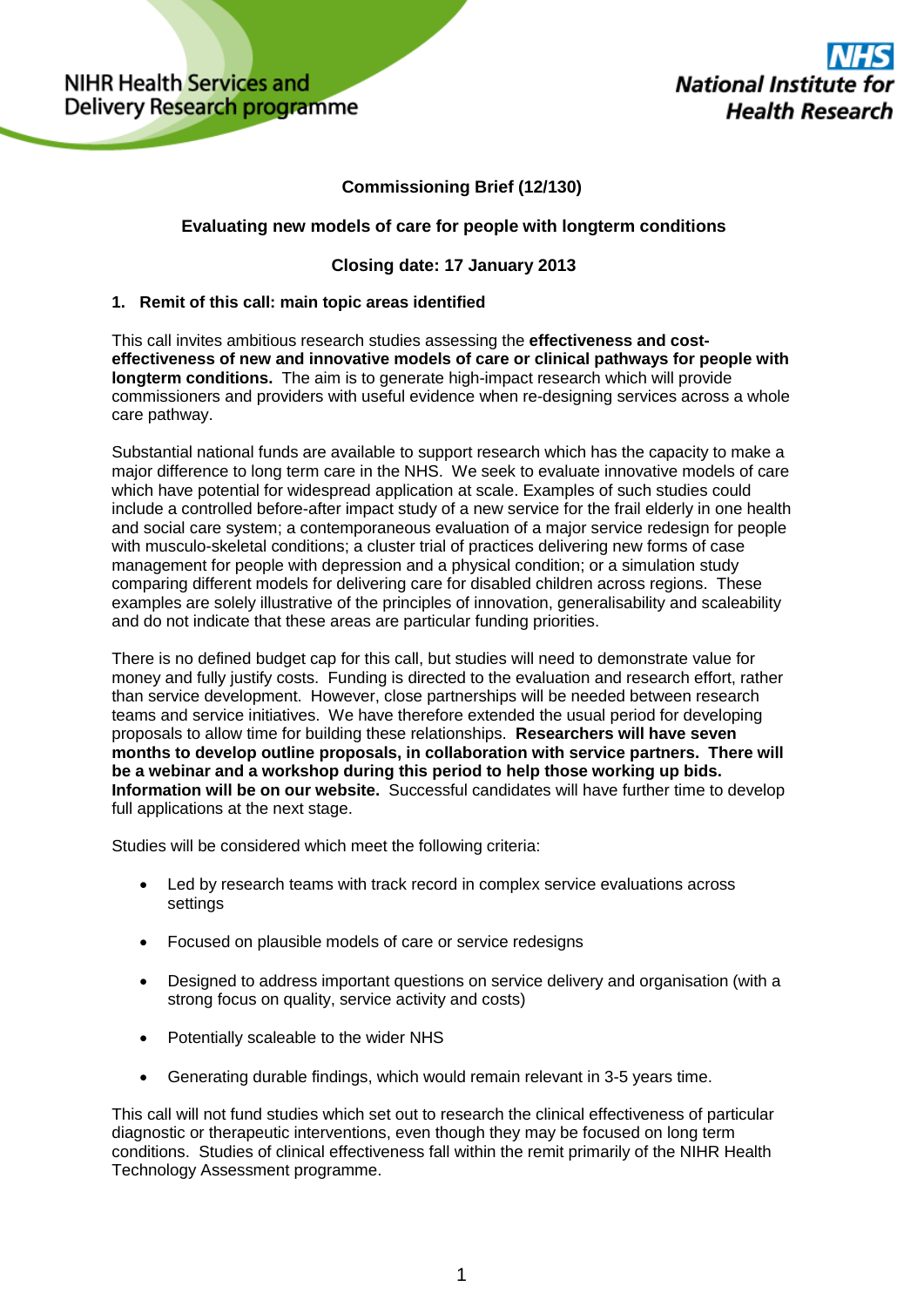Particular clinical conditions are not specified in this call, but preference would be given to those with substantive disease burden. Moreover, new evidence on the prevalence of multimorbidity in people with longterm conditions underlines the need for services to address this reality. Service redesigns to support people with three or more conditions (such as chronic kidney disease, heart failure and diabetes) or care groups such as the frail elderly are priority topics for this call.

Service models are not specified, but may include some dimensions of good practice for accountable care organisations cited by QIPP Right Care (www.rightcare.nhs.uk), including:

- Broad programme of care, with a defined population base
- Spans a number of sectors (i.e. tertiary, secondary, primary/community and social)
- Service partners share a clinical lead or network

In order to demonstrate relevance to the wider NHS, single-site studies set in one institution (for instance, redesign of diabetes outpatient clinics within one hospital) are unlikely to be supported. However, a study in a single locality covering hospital, practices, community and social services might generate generaliseable findings if it was well designed. Given the complexity of these service interventions, any study would need to pay close attention to context, culture and factors affecting implementation to generate useful national learning.

#### **2. Purpose of call**

The topic of evaluating models of care for longterm conditions was the top knowledge gap identified by service managers, clinical leaders, patients and researchers advising the HS&DR programme in a priority-setting exercise at the start of 2012.

Over 15 million people have a longterm condition, such as diabetes, congestive heart failure, asthma or depression. These conditions account for about 70% of NHS spend, about half of all general practice activity and two thirds of hospital outpatient activity. Not only do longterm conditions make up the bulk of NHS activity, there is also concern that current services are not centred on patient needs, being largely reactive with organisational divisions of specialist and generalist care. There is also need for close working with a range of social care providers, which can prove difficult in current systems.

Research in the US has emphasised the importance of integrating services and health systems such as Kaiser Permanente have developed influential models of chronic care and case management. In this country, there have been initiatives such as programme budgeting to integrate and redesign services in broad clinical areas, such as asthma or epilepsy, for a given population. Related work includes stepped and stratified models for chronic conditions, such as anxiety and depression, where the least resource-intensive treatment is delivered first and escalated where needed. However, not enough is known about how best to deliver this across a population or to address the needs of people with more than one chronic condition. Overall, we need more evidence on the effectiveness and cost-effectiveness of different models of care across settings.

Evidence to date has tended to be small-scale and often of poor quality. Rather than fund many local projects, the aim of this call is to invite a few ambitious studies which deliver robust evidence on care pathways and models of care for people with longterm conditions. These are likely to be mixed-methods studies, led by health service researchers with experience of complex service evaluations in partnership with service partners engaged in review and redesign in broad programme areas. These are likely to be substantive projects, comparable to studies within the current HS&DR portfolio such as assessment of stroke configuration in London and Manchester; assessing the impact of introducing new forms of pay for clinical